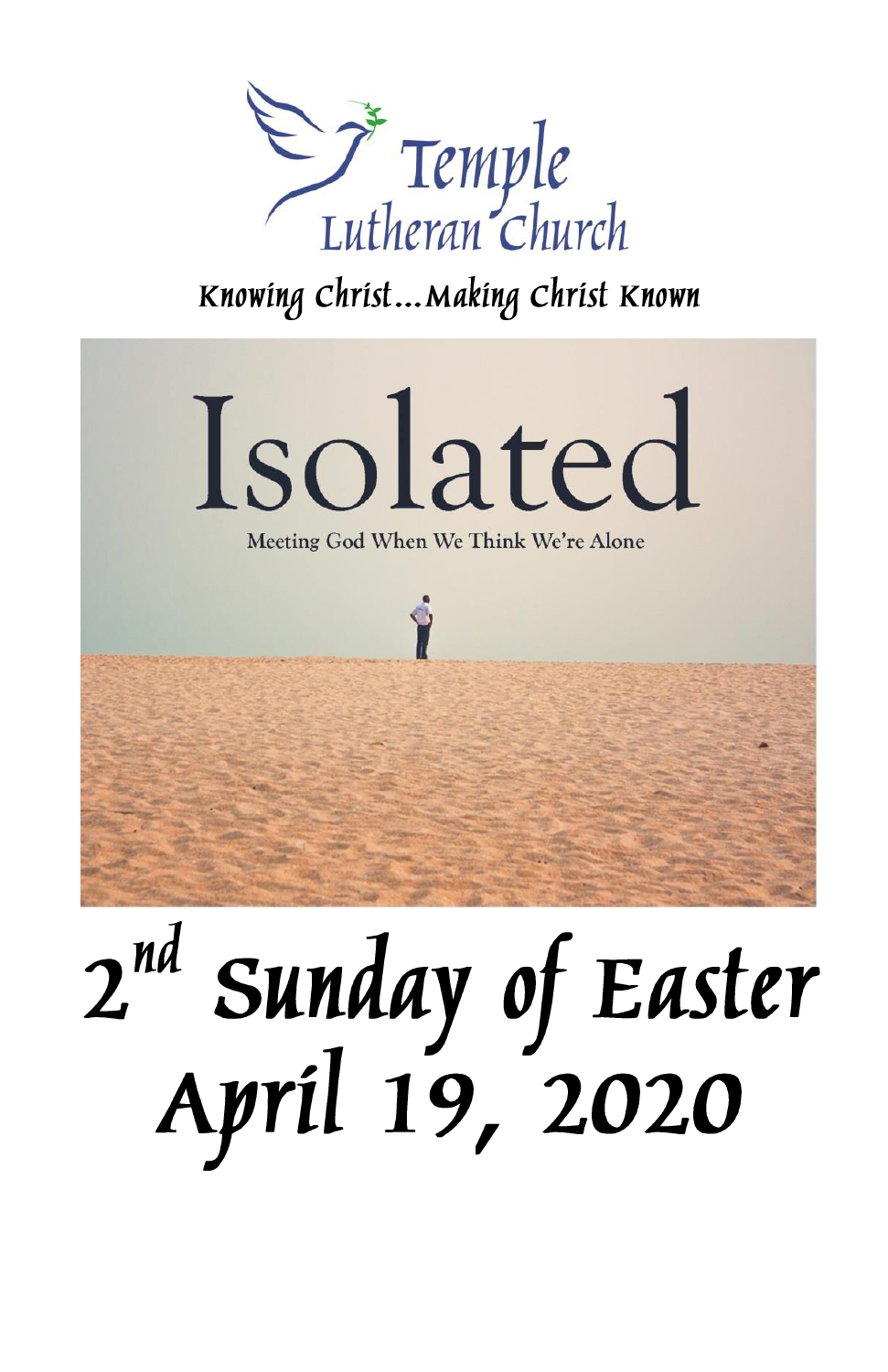**WELCOME TO**



501 Brookline Blvd, Havertown, PA 19083 — (610) 446-3270 www.templelutheran.org

*OUR MISSION – "TO KNOW CHRIST AND MAKE CHRIST KNOWN"*

# **Visiting today? Welcome! April 19, 2020 Notes for Today's Services**

# **We hope that you will be able to join with us in worship through the live streaming on the website templelutheran.org**

**OFFERING** *- During today's service we cannot collect an offering for the mission of the church, including the care of those in need. At Temple Lutheran Church, we acknowledge financial stewardship to be an act of discipleship, done in response to the Good News of God's love. As you hear God's Word today and consider the ways God has blessed you, we invite you to share only what God is calling you to share. We thank you for your generous gifts, and assure you that your donations will help to transform lives as we come to know Christ, and make Christ known throughout Havertown and the world. Please mail checks to the church.*

*While we are all social distancing, the work and expenses of the church continue. Please consider e-giving as a way to continue meeting your pledge to Temple during this time. Contact our Financial Secretary at finsecretary@templelutheran.org for information or the form to do this.*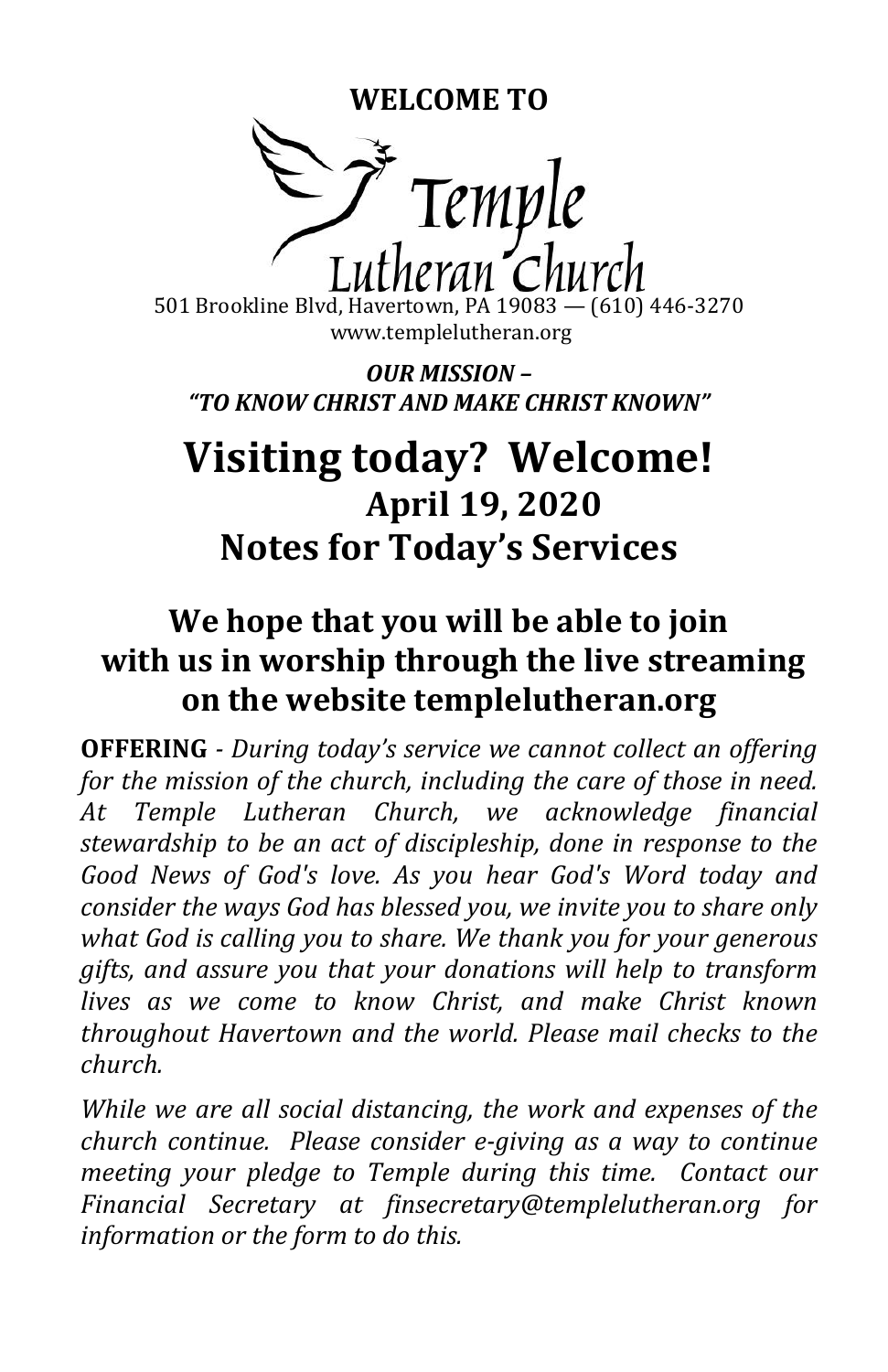### **Today's Bible Readings GOSPEL READING: JOHN 20:19-29**

 $19$ When it was evening on that day, the first day of the week, and the doors of the house where the disciples had met were locked for fear of the Jews, Jesus came and stood among them and said, "Peace be with you." 20After he said this, he showed them his hands and his side. Then the disciples rejoiced when they saw the Lord. 21Jesus said to them again, "Peace be with you. As the Father has sent me, so I send you." 22When he had said this, he breathed on them and said to them, "Receive the Holy Spirit. 23If you forgive the sins of any, they are forgiven them; if you retain the sins of any, they are retained."

<sup>24</sup>But Thomas (who was called the Twin), one of the twelve, was not with them when Jesus came. 25So the other disciples told him, "We have seen the Lord." But he said to them, "Unless I see the mark of the nails in his hands, and put my finger in the mark of the nails and my hand in his side, I will not believe." <sup>26</sup>A week later his disciples were again in the house, and Thomas was with them. Although the doors were shut, Jesus came and stood among them and said, "Peace be with you." <sup>27</sup>Then he said to Thomas, "Put your finger here and see my hands. Reach out your hand and put it in my side. Do not doubt but believe." <sup>28</sup>Thomas answered him, "My Lord and my God!" <sup>29</sup>Jesus said to him, "Have you believed because you have seen me? Blessed are those who have not seen and yet have come to believe.

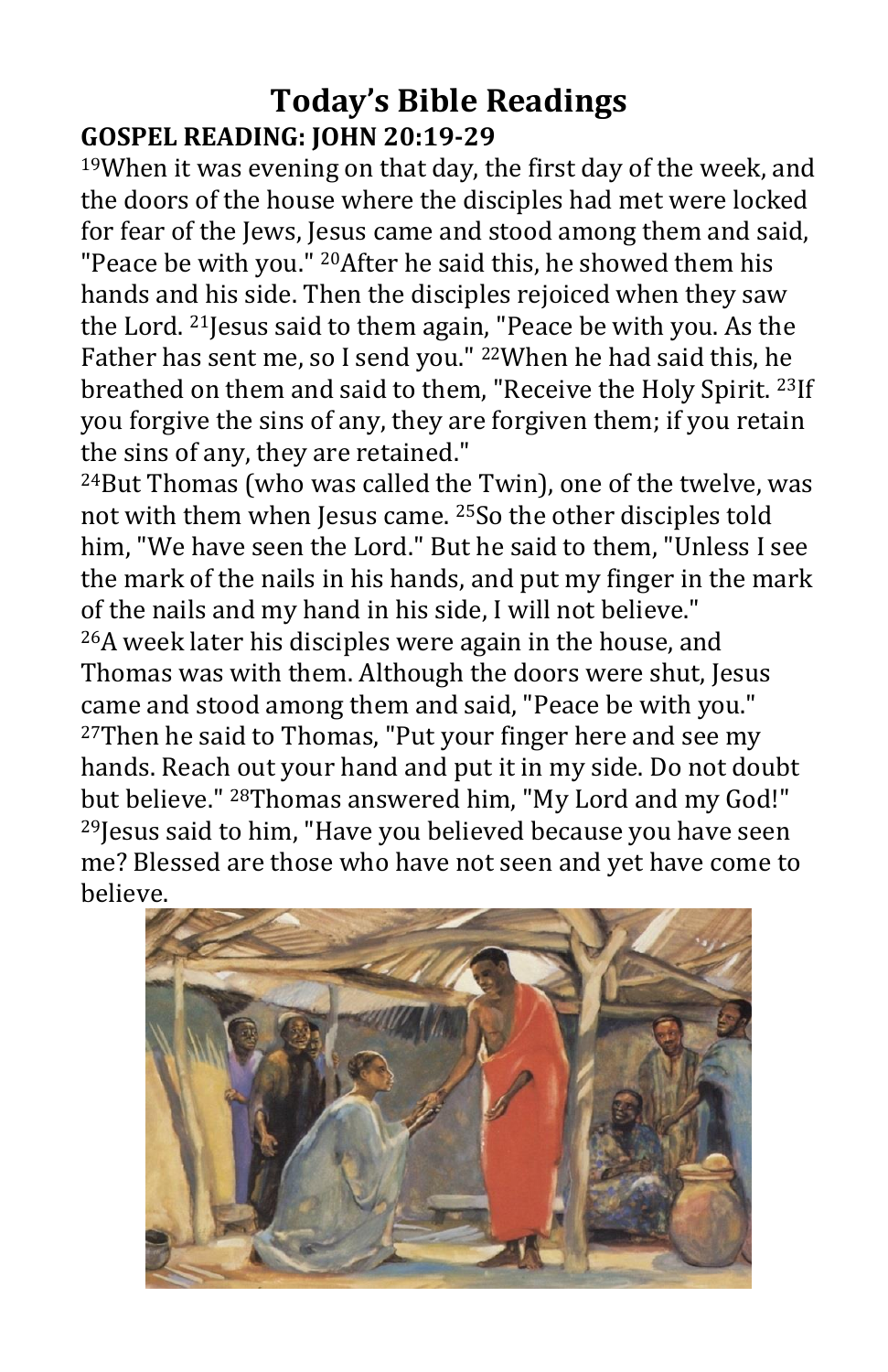**VIRTUAL CAFÉ UPDATE!** Thanks to everyone that joined us last week. We apologize for the confusion and for the link not being accessible to all - YouTube seems to have blocked it in the comments. This week, we are including the link right here in the bulletin. You'll find it below. You may need to download an app to join if you're on your phone, but if you're on a web browser you should be able to click to just stay on the browser. Virtual Cafe will happen directly after service. Kids time will happen before service at 9 a.m., using the same link found below! BlueJeans link:<https://upenn.bluejeans.com/8427000424>

### **FOOD PANTRY**

Check the website [https://tlcfoodpantry.com](https://tlcfoodpantry.com/)

### **PLEASE REMEMBER IN YOUR PRAYERS:**

**For Healing and Encouragement** Angie, Paul

Arata, Geoff Bailey, Keith Bailey, Fernando Batista, Brendan Bell, Meredith Blanton Gaines, John Burd, Nancy Butler, Mike Carr, Linda Clack, Marion Crawford, Noah Davis, Bobbie Delaney, Gordon Dershimer, Declan Devlin, Chase Doyle and Adam, Mary England, Christie Ennis, family and friends of Gil Eubank, Sr., Bill Faust, Shane Faust, David Fitch, Kristine Ferguson-Franklin, Lois Ann Forgess-Oler, Lois Gabbott, Patty Gardner, Todd Gasper, Mike, Lisa and Sandy Harms, Florence Homer, Craig Jamgochian, Gina Kapusniak, Kim Komar, Louis F. Lamoreux, Jean Long, Jason Luther, Madison Lynn, Pat Mannion, Janet Marinari, Bridget Marley, Mary Ann Mittleman, Sister Judy Moellet, Audie Murphy, Betty Pagan, Carmen Palacios, Linda Palisano, Jeanne Pocock, Marita Reardon, Susan Rush, Merry Snyder, Karen Spangler, Vera Spangler, Benny Strain, Gaetan Termini, Dick Torti, Frankie Vlassopoulos, Lily Walker, Barbara Ward, Philip White, Linda Wilke.



Thank you to everyone who is making live streaming the Sunday Service possible. For the musicians – Sarah Foss, Florrie Marks, Amanda Quillen

and Mark Wallace, for the audio-visual tech man – Kyle Barger, for the creative children's activities – Juli Pierdomenico and Pastor Tim.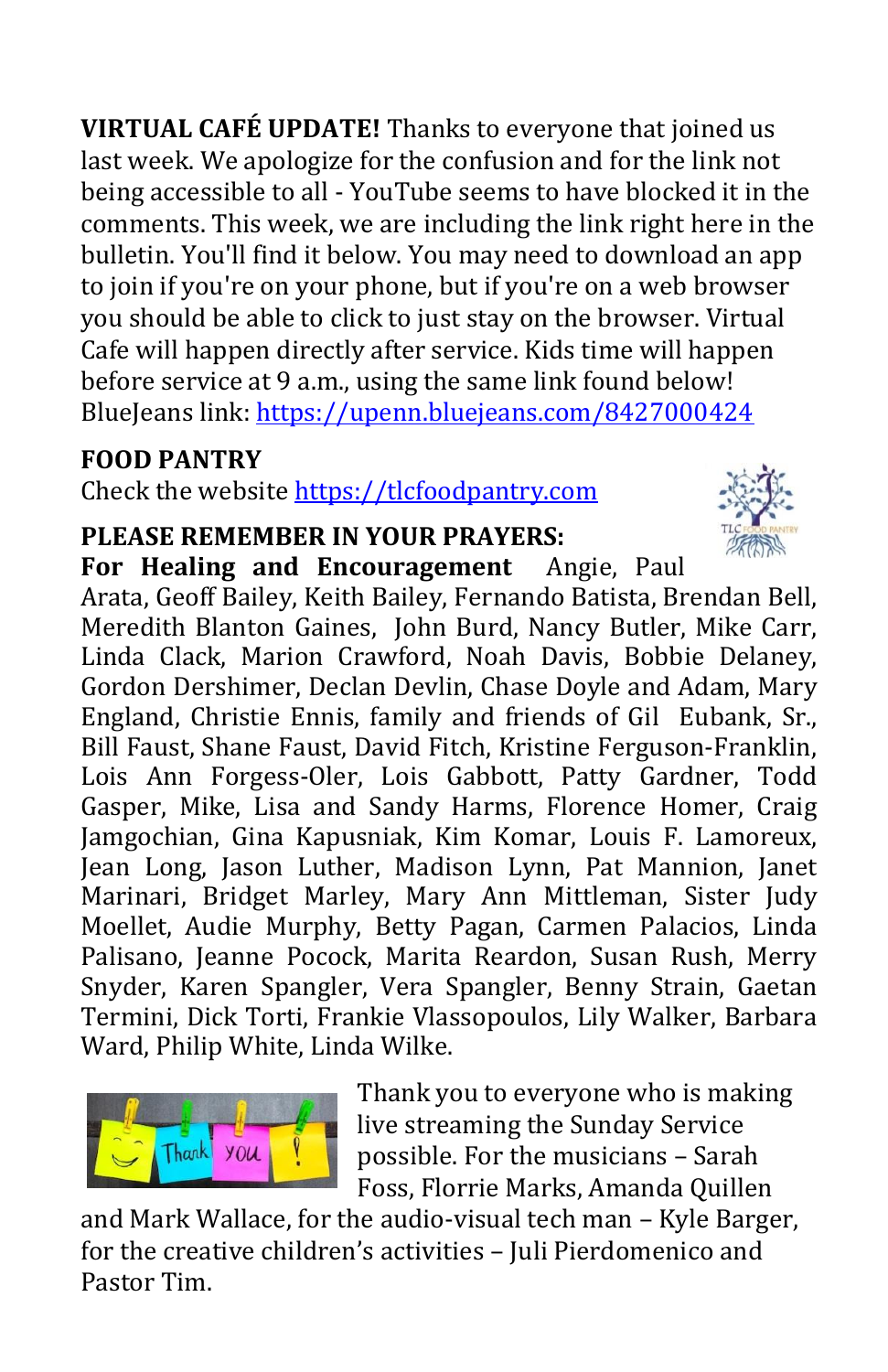### **ANNOUNCEMENTS:**



Kids Sunday is still a go! We are hard at work to make this special day happen for our youth in the congregation. We are needing the help of **ALL age groups**! Please email Juli at [julpie19@gmail.com](mailto:julpie19@gmail.com) if you are able to be a part of it. **Sunday, April 19**, during Kids time

at 9 a.m., we will have a meeting with everyone interested to discuss how we are going to proceed as well as what we need from you. We hope you'll join us!



### **STOLE MAKING PROJECT**

This year we are making stoles to celebrate the 50-40-10 Anniversary of Ordination in the ELCA - 50 years for

ordination of women, 40 years for ordination of women of color and 10 years for ordination of members of the LGBTQIA+ community. We are recruiting sewers from all over the Synod (and beyond) to make the stoles and deliver them to the Synod Assembly (which has been postponed from May 1). We have packets available which include a paper pattern, a ready-toiron-on logo and instructions. Please let me know if you would be interested in making one or more stoles or if you have extra fabric we could use. Thanks. Janet

### **DONATING TO TEMPLE**

While we are all social distancing, the work and expenses of the church continue. There are now many ways you can now donate to TLC

- Mail a check to the church office
- Authorize payment through your bank
- Sign up for electronic giving with Nancy Hallowell Questions? Contact [Nancy Hallowell](mailto:nancy.hallowell@gmail.com)
- Use the PayPal link on the website or in Temple Connections or below.

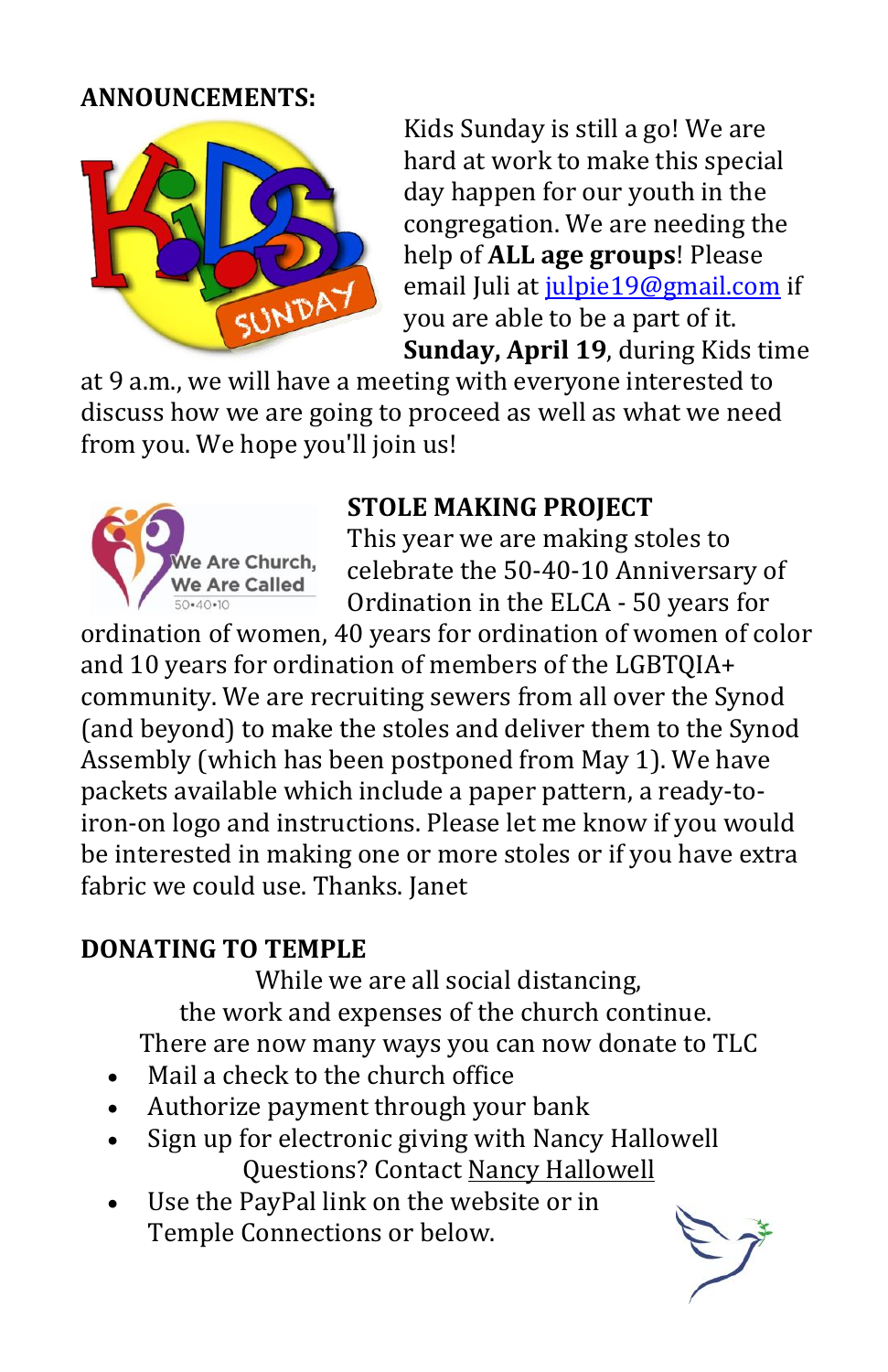### **JOHANSEN FAMILY MEAL TRAIN**



We have set up a sign-up genius sheet to provide dinner for the Johansen's for the next month. Please sign up and with your "acts of service" let them know they are loved. [Johansen](https://www.signupgenius.com/go/10C0B45AEA82AABFA7-johansen)  [Family Meal Train](https://www.signupgenius.com/go/10C0B45AEA82AABFA7-johansen)



### **BOOK CLUB**

**SAVE THE DATE** Rocky Railway: Jesus' Power Pulls Us Through.

Vacation Bible School

August 3 – 7

Looking for volunteers.

May 4, 8 p.m. This month's book will be "Plan B: Further thoughts on Faith" by Anne Lamott

[\(https://www.penguinrandomhouse.com/authors/16582/ann](https://www.penguinrandomhouse.com/authors/16582/anne-lamott) [e-lamott\)](https://www.penguinrandomhouse.com/authors/16582/anne-lamott). Following last month's lively meeting, we will again be setting up a video-conference discussion. If you are interested to join, please contact Despina at [despina.kontos@gmail.com](mailto:despina.kontos@gmail.com) to send you an email invitation. The book has gotten great reviews by NYT

[\(https://www.nytimes.com/2005/05/01/books/review/plan](https://www.nytimes.com/2005/05/01/books/review/plan-b-born-again-again.html)[b-born-again-again.html\)](https://www.nytimes.com/2005/05/01/books/review/plan-b-born-again-again.html) and NPR

[\(https://www.npr.org/templates/story/story.php?storyId=453](https://www.npr.org/templates/story/story.php?storyId=4536798) [6798\)](https://www.npr.org/templates/story/story.php?storyId=4536798). We hope you can join us for discussion and fellowship!"